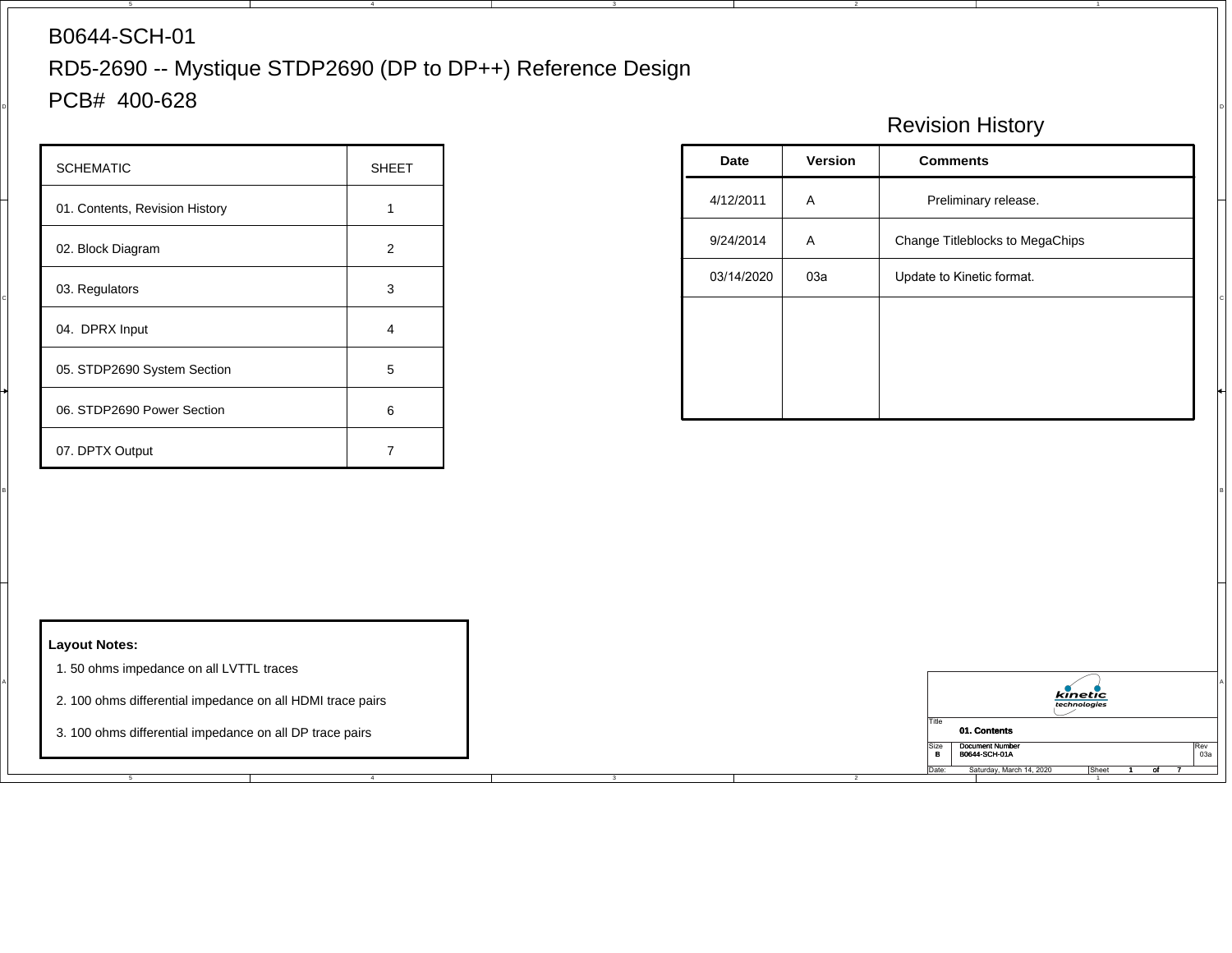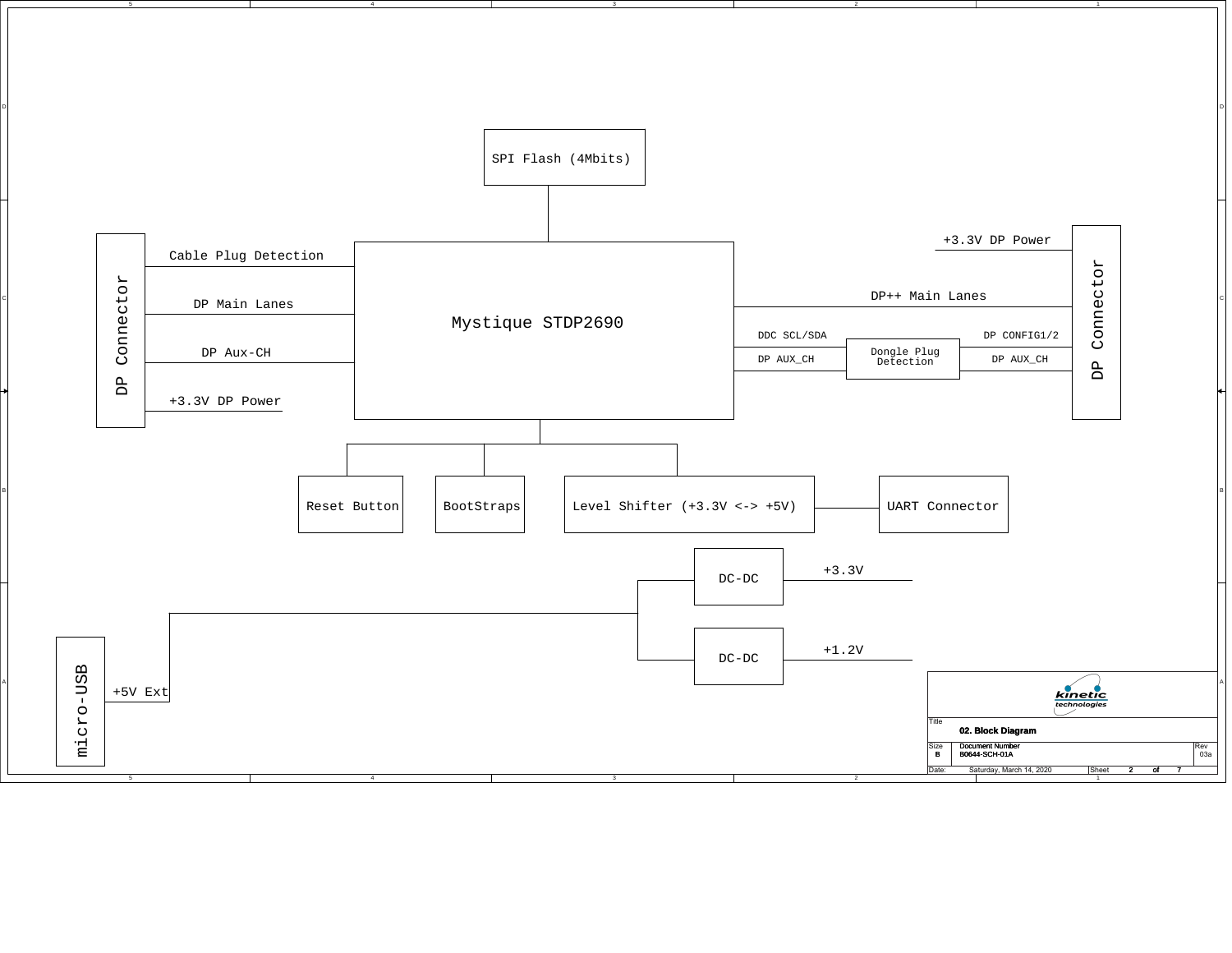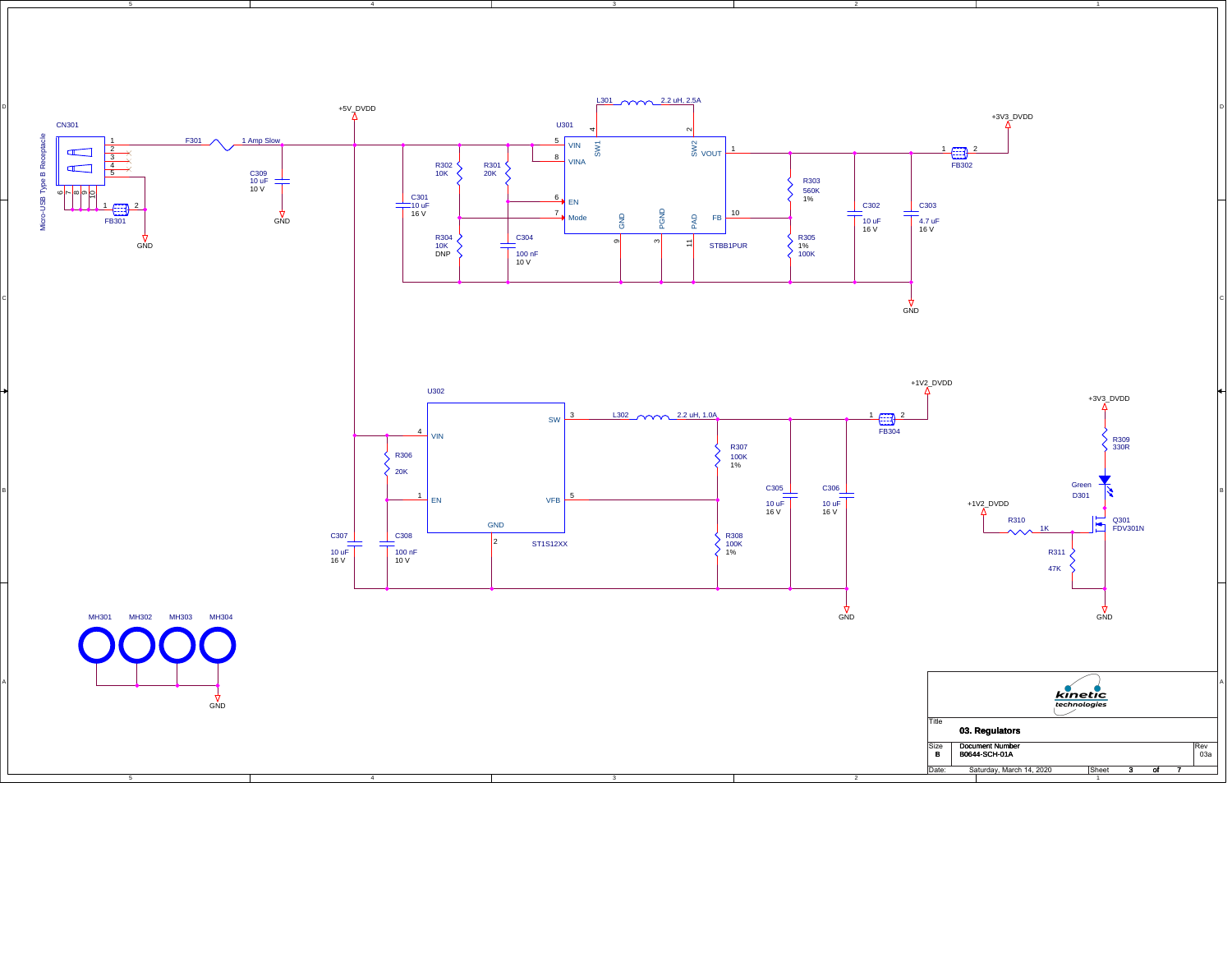

3

4

 $\overline{2}$ 

 $\overline{1}$ Saturday, March 14, 2020 Sheet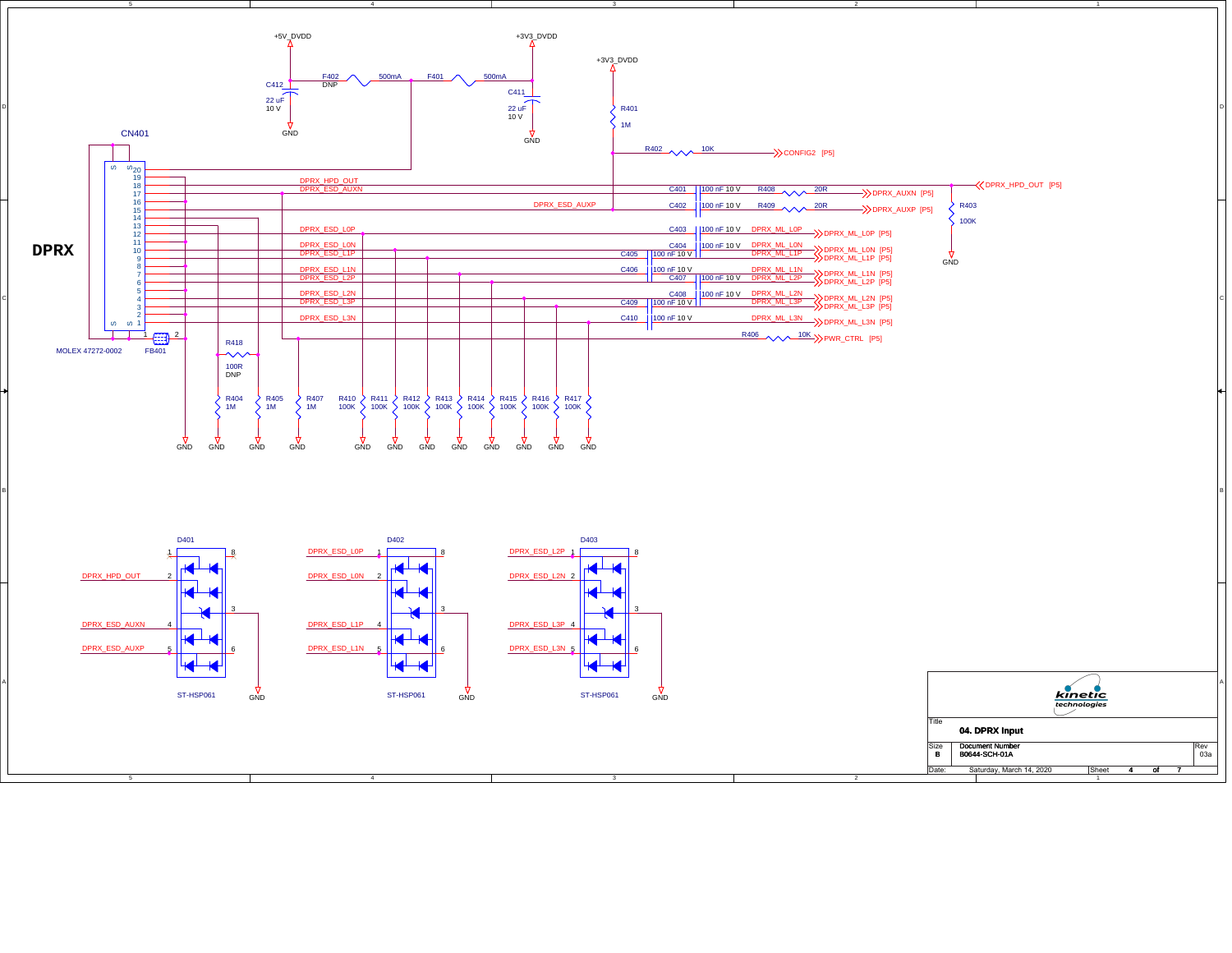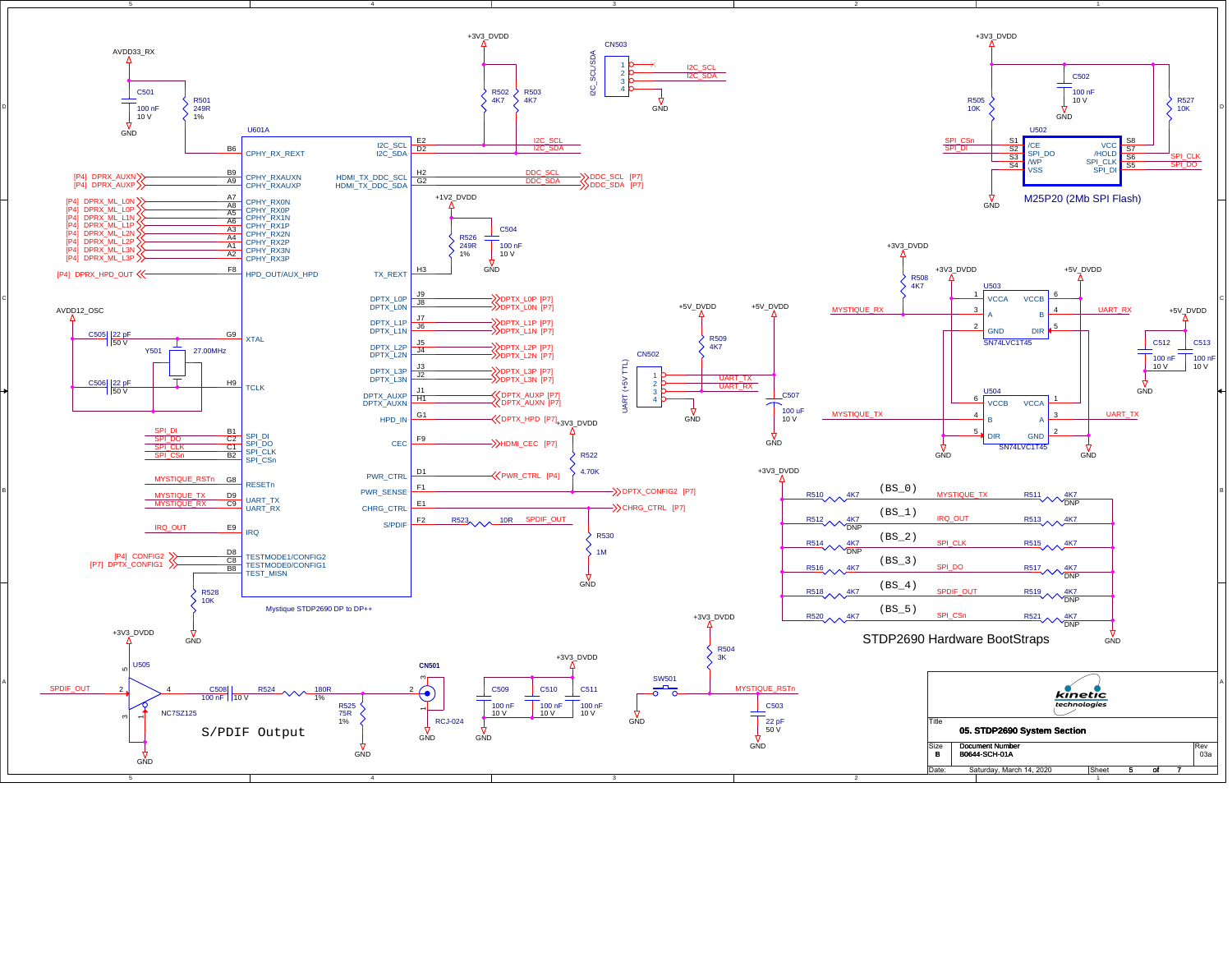

D

C

A